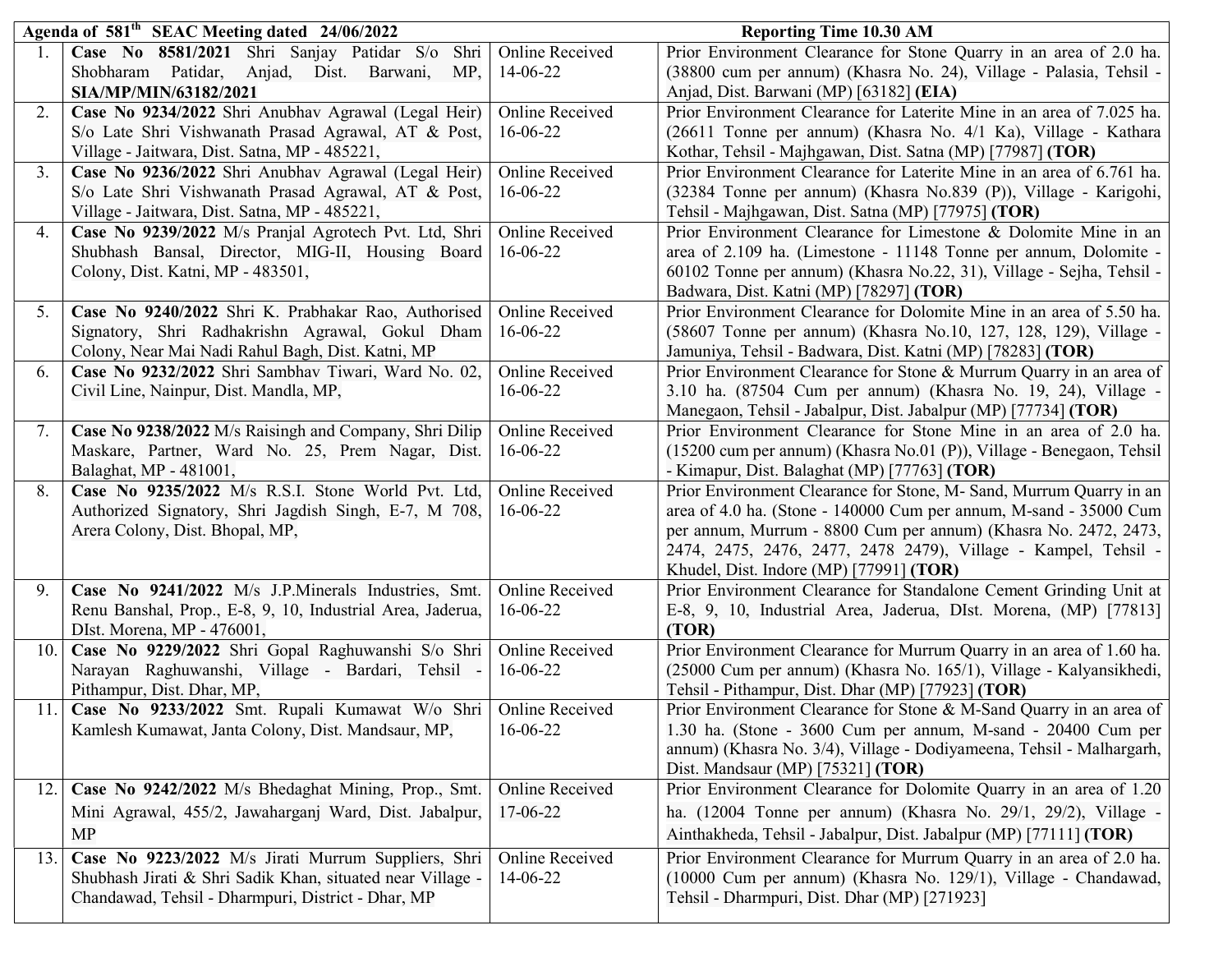| 14.   | $DSR - Dhar$                                                   | Dhar letter no. 793 | <b>Discussion on DSR of Dhar District.</b>                             |
|-------|----------------------------------------------------------------|---------------------|------------------------------------------------------------------------|
|       |                                                                | dated $20/6/22$     |                                                                        |
| 15.1  | $DSR - Dewas$                                                  | Online Received     | <b>Discussion on DSR of Dewas District.</b>                            |
|       |                                                                | $21 - 06 - 22$      |                                                                        |
| 16.1  | $DSR - Singrauli$                                              | Online Received     | Discussion on DSR of Singrauli District.                               |
|       |                                                                | 18-06-22            |                                                                        |
|       | Case No. - 5557/2017 M/s Jakhodia Minerals, Jakhodia           | Reffered<br>back    | by Prior Environment Clearance for Capacity expansion in Iron Ore      |
|       | Group 184, Samta Colony, Raipur, Chhatisgarh                   | <b>SEIAA</b>        | Beneficiation plant village - Dhamki, Tehsil - Sihora, Dist. Jabalpur, |
|       | (SIA/MP/IND/44948/17)                                          |                     | <b>MP</b>                                                              |
| 18. I | Case No 8370/2021 Smt. Krishna Yadav W/o Shri Ashok   Reffered | by<br>back          | Prior Environment Clearance for Stone Quarry in an area of 2.320 ha.   |
|       | Singh Yadav, 108, Bankers Colony, Thatipur, Dist.              | SEIAA               | (150005 cum per annum) (Khasra No. 13h), Village - Lakhanpura,         |
|       | Gwalior, MP,                                                   |                     | Tehsil - Dabra, Dist. Gwalior (MP) [61430]                             |

## INSTRUCTIONS FOR THE PP's

- A. All the PP's who have applied for issuance of TOR by online registration of the proposals can take-up the EIA studies as per the Standard TOR developed by the Minister of Environment, Forest & Climate Change, New Delhi. The SEAC will have the right and the responsibility of stipulating additional TOR in specific Projects considering its project features.
- B. The State Expert Appraisal Committee will consider the project proposals for prior EC, in its meeting to be held on 24/06/2022 from 12.00 P.M. in the order as mentioned in the Agenda. In view of the outbreak of Corona Virus (COVID 19) and subsequent lockdown declared for its control and as per OM issued by MoEF&CC on dated 13/04/2020 (for APIs), the SEAC, MP will conduct the meetings through use of information technology platforms such as video/tele conferencing without inviting the respective project proponent. You are also requested to send your consent to attend the VC before the date of meeting. It is also requested that in no way measures taken for nationwide lockdown should be violated. The user guide manual for the VC is provided below for perusal and compliance. Any change in date & timing of VC, if any, will be communicated. It is requested that the Project Proponent or his/her authorized representative should participate the presentation meeting of SEAC,MP through Video/Tele Conferencing who can make a presentation on their behalf on the salient features of the project, the related environmental issues, proposed Environmental Management Plan and also respond to the queries/suggestions of the Committee.
- C. For the above purpose all the Project Proponents are instructed to mail the draft presentation of the proposed project, KML/Shape files and its executive summary in a folder including details of the court matters/Orders of the Court pertaining to the project, (if any) by 22/06/2022 on the below mentioned email addresses clearly mentioning the agenda number, case number and project name/detail in the subject and folder for quick reference so that same can be forwarded to the committee:-

| Pollution<br>Secretary.<br>Board.<br>- IVI<br>.`ontrol<br>Mishra<br>. Member<br>shr<br>         | $\bullet$ $\bullet$<br>. .<br>and a<br>$\mathsf{Lsh}(\omega)$ redt <sup>+</sup><br>$\gamma$ om $\gamma$<br>'hvanrade.<br>шамп |
|-------------------------------------------------------------------------------------------------|-------------------------------------------------------------------------------------------------------------------------------|
| $\Lambda$ (MP)<br>Arera<br>$\sim$ olony $\sim$<br>'.Bhopal<br>Parisar.<br>vavaran<br>⊿ำ<br>. ai | $5$ ( <i>a</i> ) gmail.com<br>abhava3                                                                                         |

For all other projects (except building/construction projects, item 08 of schedule and mining projects of minor minerals up to 05 hectares under category- "B2") information shall be provided in the prescribed Form-2 enclosed with OM issued by MoEF&CC vide circular no. F.No. 22-8/2018-IA.III dated 20<sup>th</sup> April, 2018 along with the copy of EIA/EMP report as per the generic structure given at Appendix-III of the EIA Notification, 2006, Summary of the Environmental Impact Assessment given in Appendix-IIIA. Risk Assessment Report. Copy of Feasibility Report or Detailed Project Report of Detailed Engineering Report, certification of compliance of earlier environmental clearance conditions in case of expansion proposals and final layout plant, as the case may be and as per the requirement contained in the EIA Notification, 2006 and inform-2 as per OM issued by MoEF&CC vide circular no. F. No. 22-  $8/2018$ -IA.III dated  $20<sup>th</sup>$  April, 2018.

D. The reply of queries subsequently raised by the SEAC, MP, (if any) after video conferencing and their para-wise reply/comments thereto etc., in accordance with Environment Impact Assessment Notification, 2006 shall also be forwarded to the SEAC Secretariat on the E-mail address mentioned above at "C".